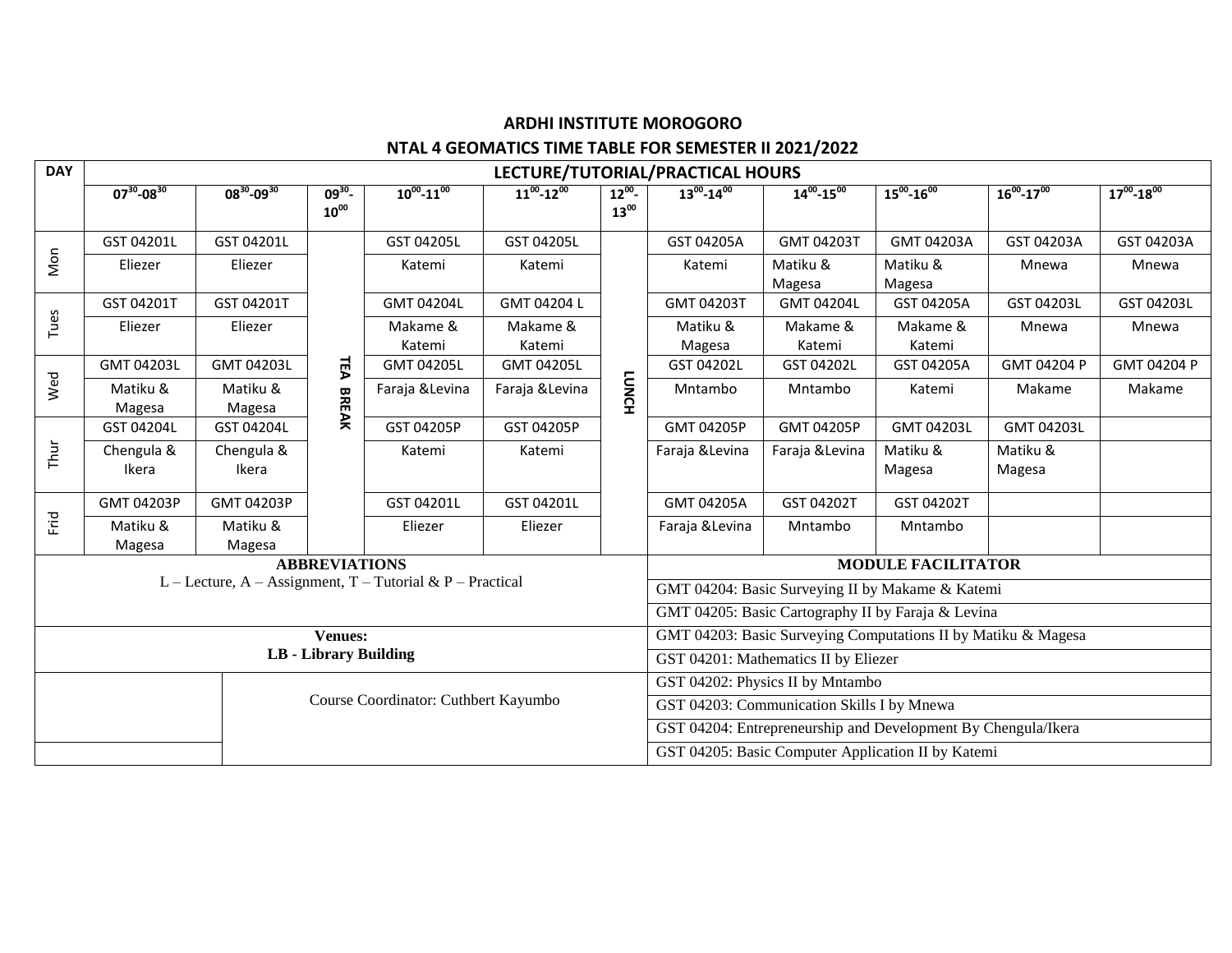# **ARDHI INSTITUTE MOROGORO NTAL5 GEOMATICS TABLE FOR SEMESTER II 2021/2022**

|            | LECTURE/TUTORIAL/PRACTICAL HOURS                          |                      |                        |                     |                     |                                             |                                                         |                     |                     |                     |                     |  |  |
|------------|-----------------------------------------------------------|----------------------|------------------------|---------------------|---------------------|---------------------------------------------|---------------------------------------------------------|---------------------|---------------------|---------------------|---------------------|--|--|
| <b>DAY</b> | $07^{30} - 08^{30}$                                       | $08^{30} - 09^{30}$  | $09^{30}$<br>$10^{00}$ | $10^{00} - 11^{00}$ | $11^{00} - 12^{00}$ | $12^{00}$<br>$13^{00}$                      | $13^{00} - 14^{00}$                                     | $14^{00} - 15^{00}$ | $15^{00} - 16^{00}$ | $16^{00} - 17^{00}$ | $17^{00} - 18^{00}$ |  |  |
| Mon        | <b>GMT05205L</b>                                          | <b>GMT05205L</b>     |                        | <b>GMT05206L</b>    | <b>GMT05206L</b>    |                                             | <b>GMT 05201L</b>                                       | <b>GMT 05201L</b>   | <b>GMT 05201P</b>   | <b>GMT 05201P</b>   | GMT05205A           |  |  |
|            | Matiku<br>& Colman                                        | Matiku<br>& Colman   |                        | Mussa               | Mussa               | <b>TONCH</b>                                | Mateso                                                  | Mateso              | Mateso              | Mateso              | Ikera               |  |  |
| Tues       | <b>GMT05204L</b>                                          | <b>GMT05204L</b>     |                        | <b>GMT 05201L</b>   | <b>GMT 05201L</b>   |                                             | <b>GMT05205T</b>                                        | <b>GMT05205T</b>    | <b>GMT 05206P</b>   | <b>GMT 05203L</b>   | <b>GMT 05203L</b>   |  |  |
|            | Najum/Grace                                               | Najum/Grace          | TEA                    | Mateso              | Mateso              |                                             | Matiku & Colman                                         | Matiku & Colman     | Mussa               | Katemi              | Katemi              |  |  |
| Wed        | <b>GMT 05206L</b>                                         | <b>GMT 05206L</b>    |                        | GST 05201L          | GST 05201L          |                                             | <b>GMT05202L</b>                                        | <b>GMT05202L</b>    | <b>GMT 05203L</b>   | <b>GMT 05203L</b>   | <b>GMT 05203LP</b>  |  |  |
|            | Mussa                                                     | Mussa                |                        | Eliezer             | Eliezer             |                                             | Levina                                                  | Levina              | Katemi              | Katemi              | Katemi              |  |  |
| Thur       | GST 05205L                                                | GST 05205L           | BREAK                  | <b>GMT 05202L</b>   | <b>GMT 05202L</b>   |                                             | <b>GMT 05202L</b>                                       | <b>GMT 05206P</b>   | <b>GMT05203LP</b>   | <b>GMT05203LP</b>   | <b>GMT05203LP</b>   |  |  |
|            | Matiku &<br>Colman                                        | Matiku<br>& Colman   |                        | Levina              | Levina              |                                             | Levina                                                  | Mussa               | Katemi              | Katemi              | Katemi              |  |  |
| Frid       | GST 05201L                                                | GST 05201T           |                        | <b>GMT 05206L</b>   | <b>GMT 05206L</b>   |                                             | <b>GMT05204P</b>                                        | <b>GMT05204P</b>    | <b>GST 05205P</b>   | <b>GST 05205P</b>   | <b>GMT 05202LP</b>  |  |  |
|            | Eliezer                                                   | Eliezer              |                        | Mussa               | Mussa               |                                             | Najum/Grace                                             | Najum/Grace         | Ikera               | Ikera               | Levina              |  |  |
|            |                                                           | <b>ABBREVIATIONS</b> |                        |                     |                     | <b>MODULE FACILITATOR</b>                   |                                                         |                     |                     |                     |                     |  |  |
|            | L – Lecture, A – Assignment, T – Tutorial & P – Practical |                      |                        |                     |                     |                                             | GMT 05201: Surveying II by Mateso                       |                     |                     |                     |                     |  |  |
|            |                                                           |                      |                        |                     |                     |                                             | GMT 05202: Cartography II by Levina                     |                     |                     |                     |                     |  |  |
|            |                                                           |                      | Venues:                |                     |                     | GMT 05203: Cadastral Surveying I by Katemi  |                                                         |                     |                     |                     |                     |  |  |
|            | LR2 - Lecture Room 2<br>Course Coordinator: Daudi Ikera   |                      |                        |                     |                     |                                             | GMT 05204: GIS I by Najum/Grace                         |                     |                     |                     |                     |  |  |
|            |                                                           |                      |                        |                     |                     |                                             | GMT 05205: Surveying Computations II by Matiku & Colman |                     |                     |                     |                     |  |  |
|            |                                                           |                      |                        |                     |                     |                                             | GMT 05206: Photogrammetry I by Mussa                    |                     |                     |                     |                     |  |  |
|            |                                                           |                      |                        |                     |                     |                                             | GST 05201: Mathematics IV by Eliezer                    |                     |                     |                     |                     |  |  |
|            |                                                           |                      |                        |                     |                     | GST 05205: Computer Application II by Ikera |                                                         |                     |                     |                     |                     |  |  |